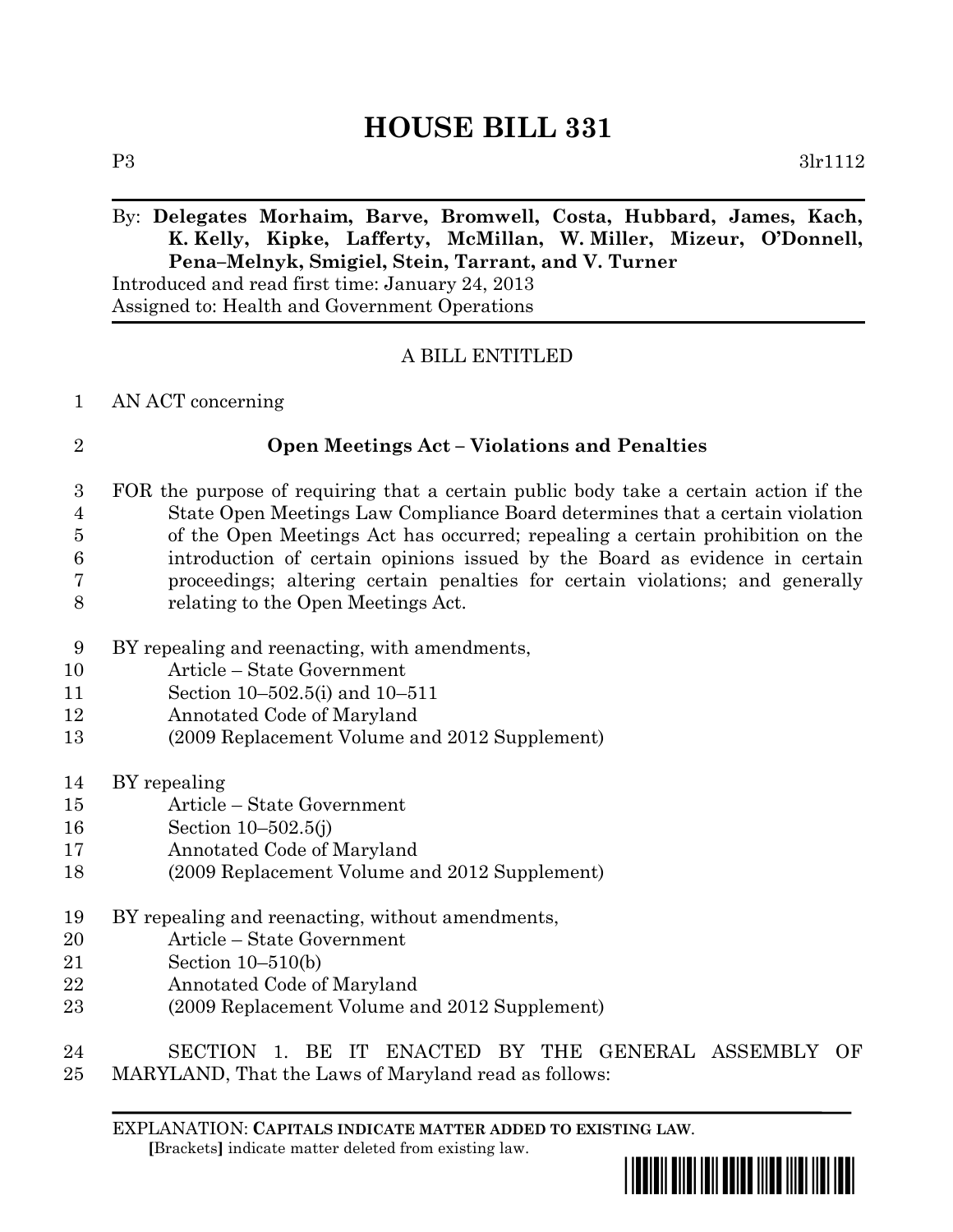|                                       | $\overline{2}$<br><b>HOUSE BILL 331</b>                                                                                                                                                                                                        |
|---------------------------------------|------------------------------------------------------------------------------------------------------------------------------------------------------------------------------------------------------------------------------------------------|
| $\mathbf{1}$                          | <b>Article - State Government</b>                                                                                                                                                                                                              |
| $\overline{2}$                        | $10 - 502.5$ .                                                                                                                                                                                                                                 |
| $\boldsymbol{3}$                      | The opinions of the Board are advisory only.<br>(i)<br>(1)                                                                                                                                                                                     |
| $\overline{4}$<br>$\overline{5}$<br>6 | [The] EXCEPT AS PROVIDED IN PARAGRAPH (3) OF THIS<br>(2)<br>SUBSECTION, THE Board may not require or compel any specific actions by a public<br>body.                                                                                          |
| 7<br>8                                | IF THE BOARD DETERMINES THAT A VIOLATION OF THIS<br>(3)<br>(I)<br><b>SUBTITLE HAS OCCURRED:</b>                                                                                                                                                |
| $\boldsymbol{9}$<br>10<br>11<br>12    | 1.<br>AT THE NEXT OPEN MEETING OF THE PUBLIC<br>BODY AFTER THE BOARD HAS ISSUED ITS OPINION, A MEMBER OF THE PUBLIC<br>BODY SHALL ANNOUNCE THE VIOLATION AND ORALLY SUMMARIZE THE<br><b>OPINION; AND</b>                                       |
| 13<br>14<br>15                        | 2.<br>A MAJORITY OF THE MEMBERS OF THE PUBLIC<br>BODY SHALL SIGN A COPY OF THE OPINION AND RETURN THE SIGNED COPY TO<br>THE BOARD.                                                                                                             |
| 16<br>17<br>18                        | (II)<br>THE PUBLIC BODY MAY NOT DESIGNATE ITS COUNSEL<br>REPRESENTATIVE TO PROVIDE THE ANNOUNCEMENT AND<br>OR ANOTHER<br>SUMMARY.                                                                                                              |
| 19<br>20                              | [(j) A written opinion issued by the Board may not be introduced as evidence<br>in a proceeding conducted in accordance with $\S 10-510$ of this subtitle.                                                                                     |
| 21                                    | $10 - 510.$                                                                                                                                                                                                                                    |
| 22<br>23<br>24                        | If a public body fails to comply with $\S 10-505$ , $\S 10-506$ , $\S 10-507$ ,<br>(1)<br>(b)<br>$\S$ 10–508, or $\S$ 10–509(c) of this subtitle any person may file with a circuit court that<br>has venue a petition that asks the court to: |
| 25                                    | determine the applicability of those sections;<br>(i)                                                                                                                                                                                          |
| 26                                    | require the public body to comply with those sections; or<br>(ii)                                                                                                                                                                              |
| 27                                    | void the action of the public body.<br>(iii)                                                                                                                                                                                                   |
| 28<br>29<br>30                        | If a violation of $\S 10-506$ , $\S 10-508$ , or $\S 10-509$ (c) of this subtitle is<br>(2)<br>alleged, the person shall file the petition within 45 days after the date of the alleged<br>violation.                                          |